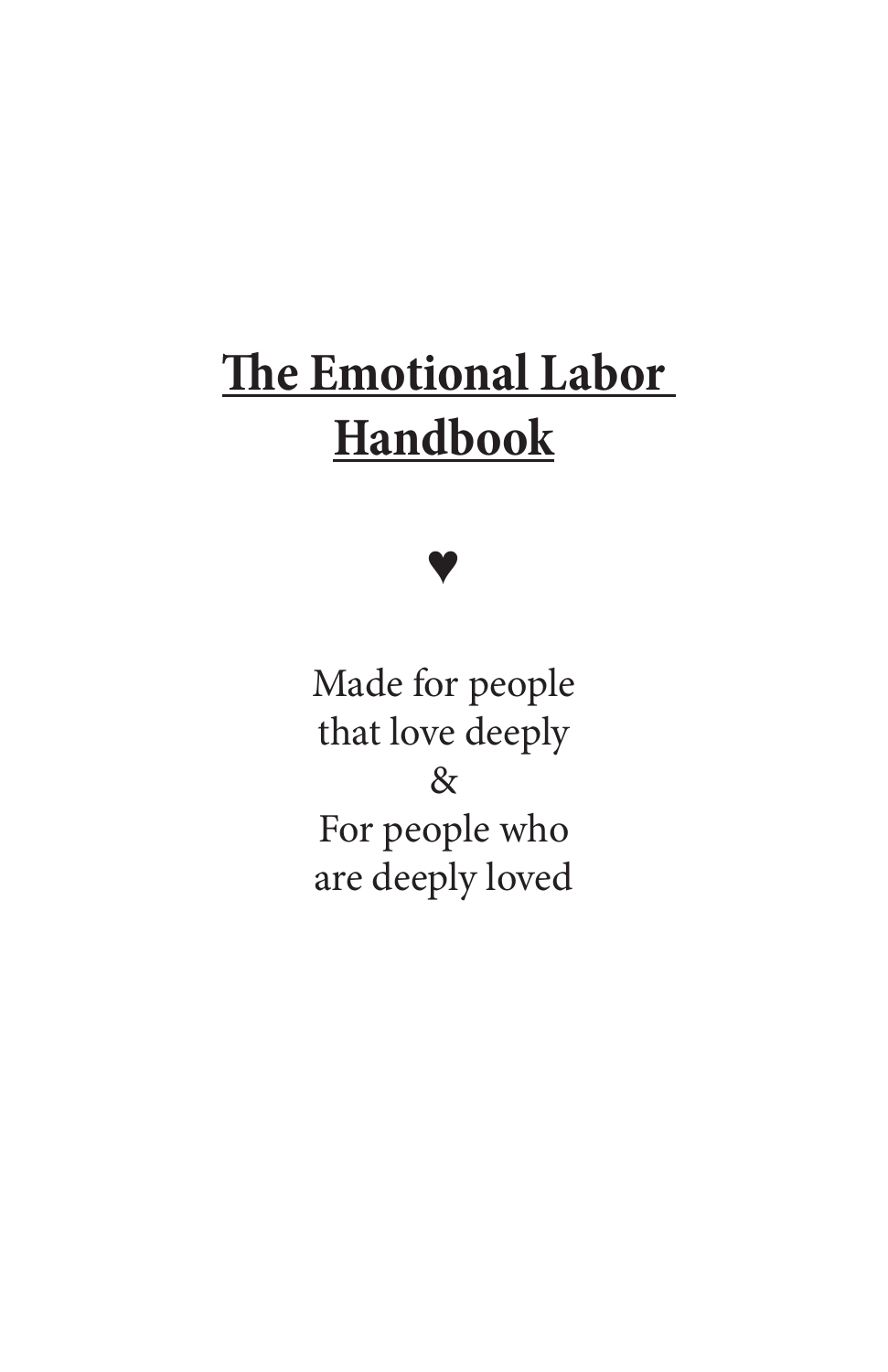I care about you and I love you. I hate to see you depressed or upset. It's scary and frustrating when I don't know what to do.

Emotional Labor *is* work. And I'm willing to put in the work for you because you're *worth* it.



Sometimes it's hard to talk about things-- I get that!

But it's important for the people that care about you to know how you're feeling and to what extent.

Maybe you can give them some clues on how they can help or hint at little things they can do to make things easier for you.

It's a good idea to stop and check in with yourself too, whether you feel like you're spiraling or it's just a regular day. Try to be present!

*This book is not intended for people who are in a constant state of crisis.*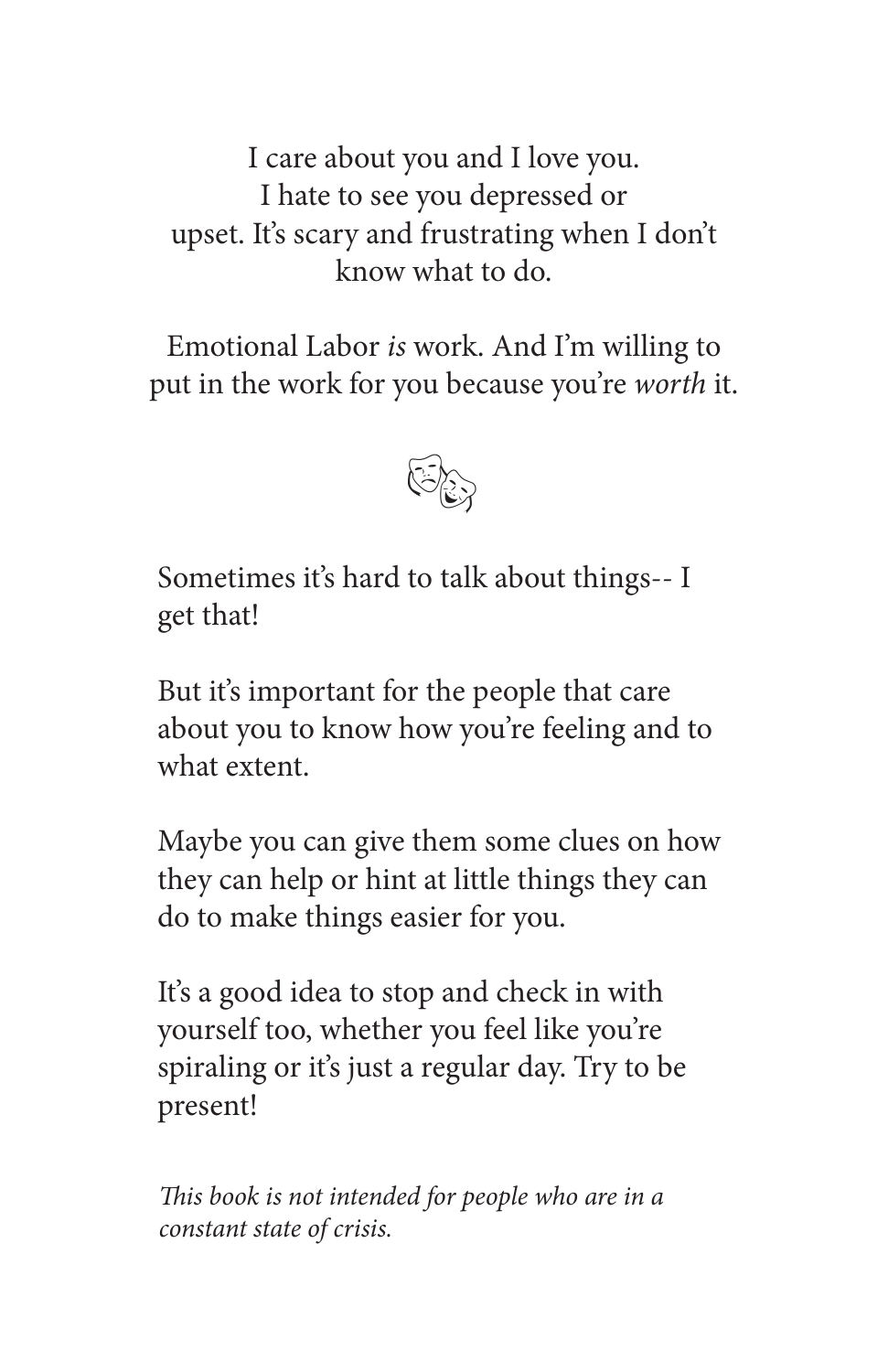## **On a scale of 1 to 10, how are you feeling right now?**



**High** stress:<br>
Changes in behavi<br>
stress reduction are<br>
ASAP! Changes in behavior and stress reduction are required **ASAP!** 

> **Moderate** level of stress: Staying in this state for more than 4-8 hours can cause accululated fatigue and other physical stress symptoms.

**Low** level of stress:<br>In a relaxed state.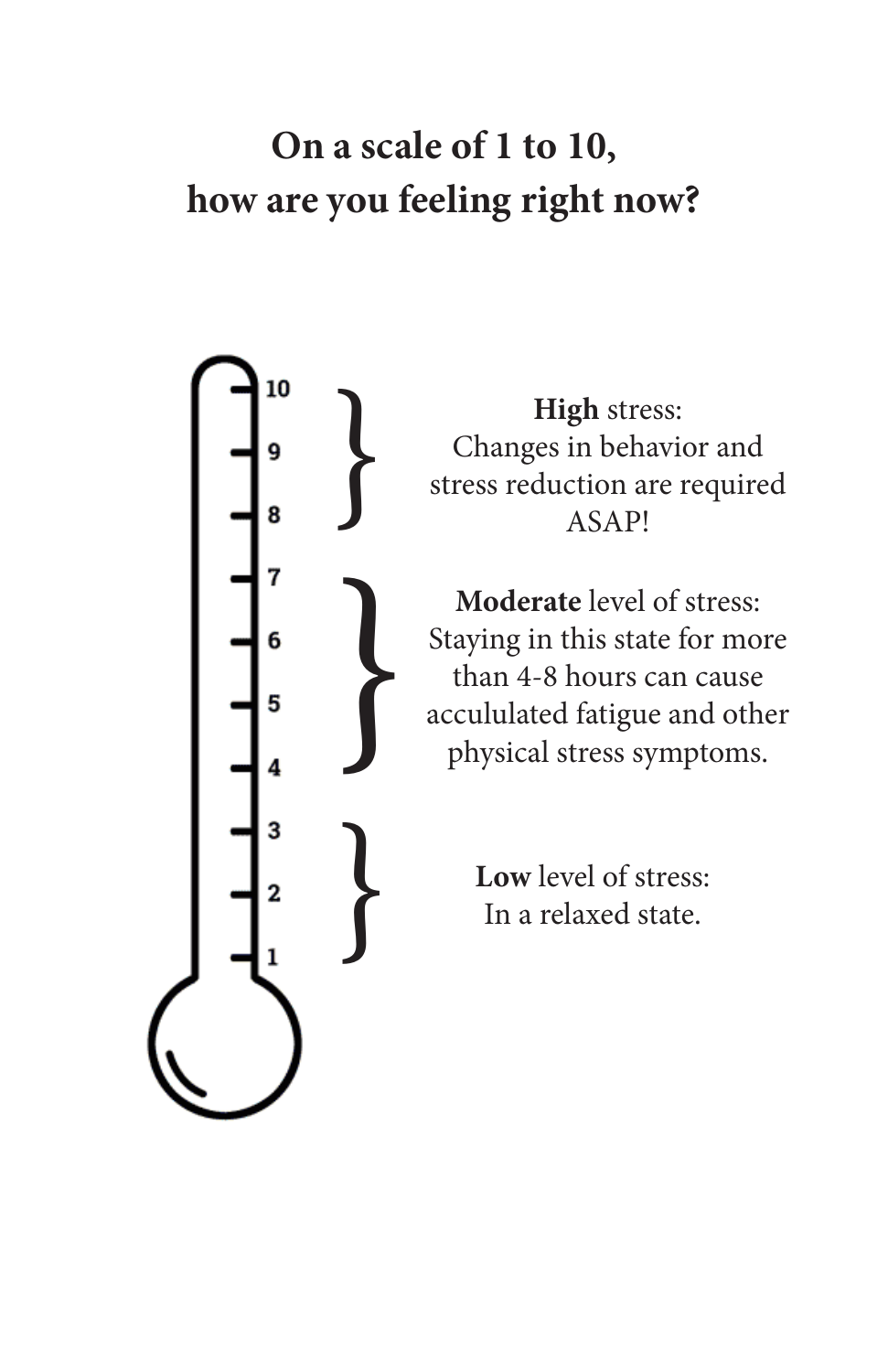$\circledcirc$   $\circledcirc$   $\circledcirc$ 

**0.** Off the charts, fucking *fantastic*! Why can't I always feel this great? I'm present and open and nothing can get me down!

**1.** I'm happy and present! I've had a great day and I'm looking forward to what the future brings!

**2.** I'm feeling cautiously optimistic, I'm at an even keel and I'm not afraid. I'm present and I can easily talk about my feelings.

**3.** I'm just ok, maybe just some minor stress. I can talk about my feelings and maybe I just need to vent. Lets watch something funny and cook dinner together.

**4.** I'm a bit blue and feeling down. I need cheering up. Maybe I just need to get out of the house or to focus on something else. Let me take it easy today, maybe I just need some space.

**5.** Not great! I'm having a hard time connecting. I can talk a little bit about what's bothering me but I mostly want you to be there for me. Maybe it's just cuddles or some reassurances that you're there and you care about me.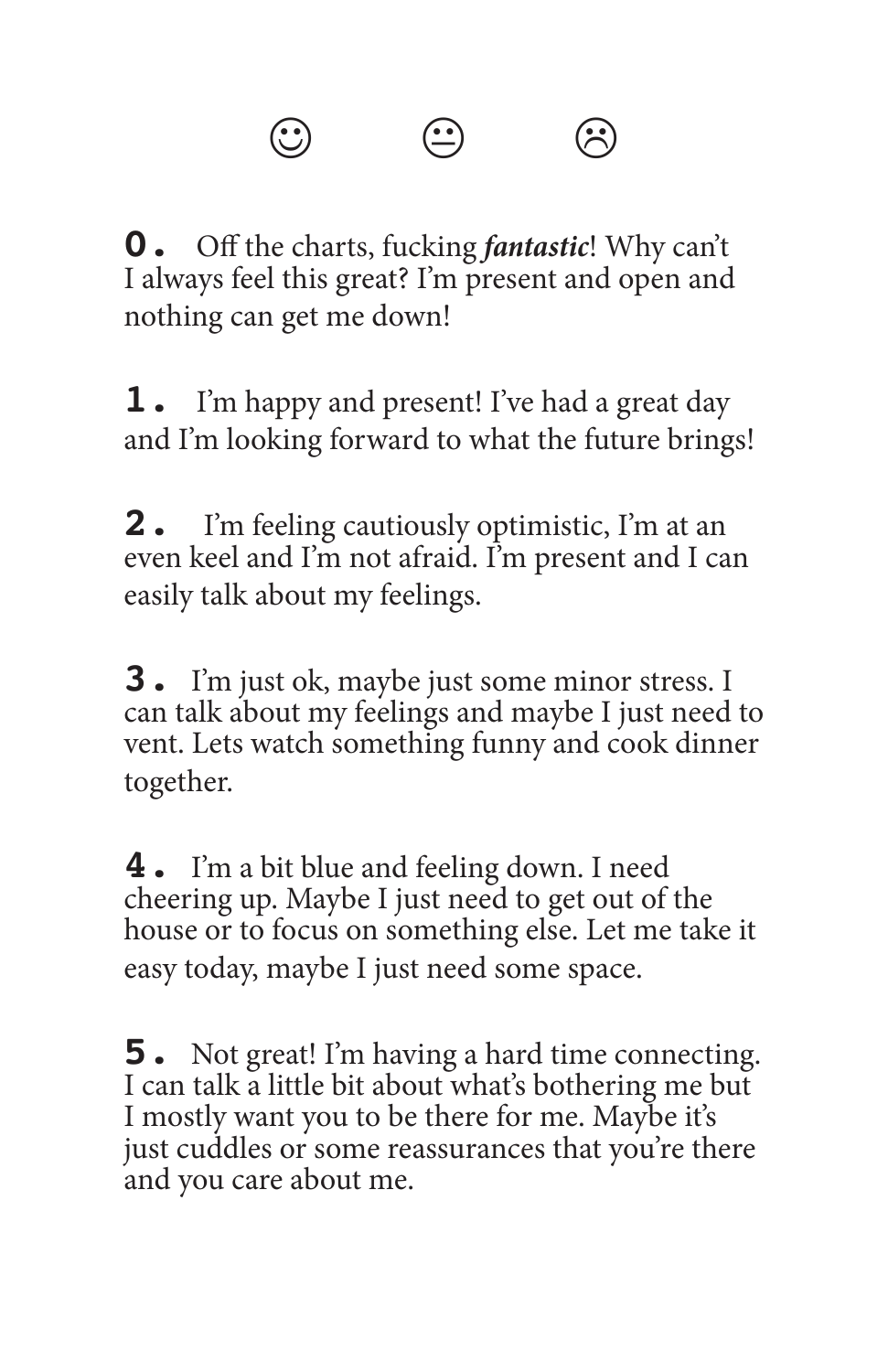**6.** I'm feeling really low, worse than I've felt in a while. I'm having a hard time articulating what's bothering me. Check in with my mood and how I'm feeling regularly.

**7.** I'm very depressed and not very emotionally present. Maybe I couldn't get out of bed this morning. Please make sure I eat & shower. Maybe help me clean up myself or my space. Check in with me regularly and make sure I'm not getting worse.

**8.** I'm very distressed and have been for the past couple of days. I'm not eating or sleeping right. Please don't leave me alone right now. I'm getting back into my bad/unhealthy/harmful habits

**9.** I'm incredibly upset, I'm having an anxiety or panic attack; I need your help to calm me down!

**10.** I'm hysterical and cannot be calmed down or I'm totally shut down- Call my emergency contact or a mental health specialist for help! I may need to go to the hospital.

**11.** Off the charts *bad*- I can't articulate at allget me to a hospital and call emergency contacts, a hotline and/or a mental health specialist immediately!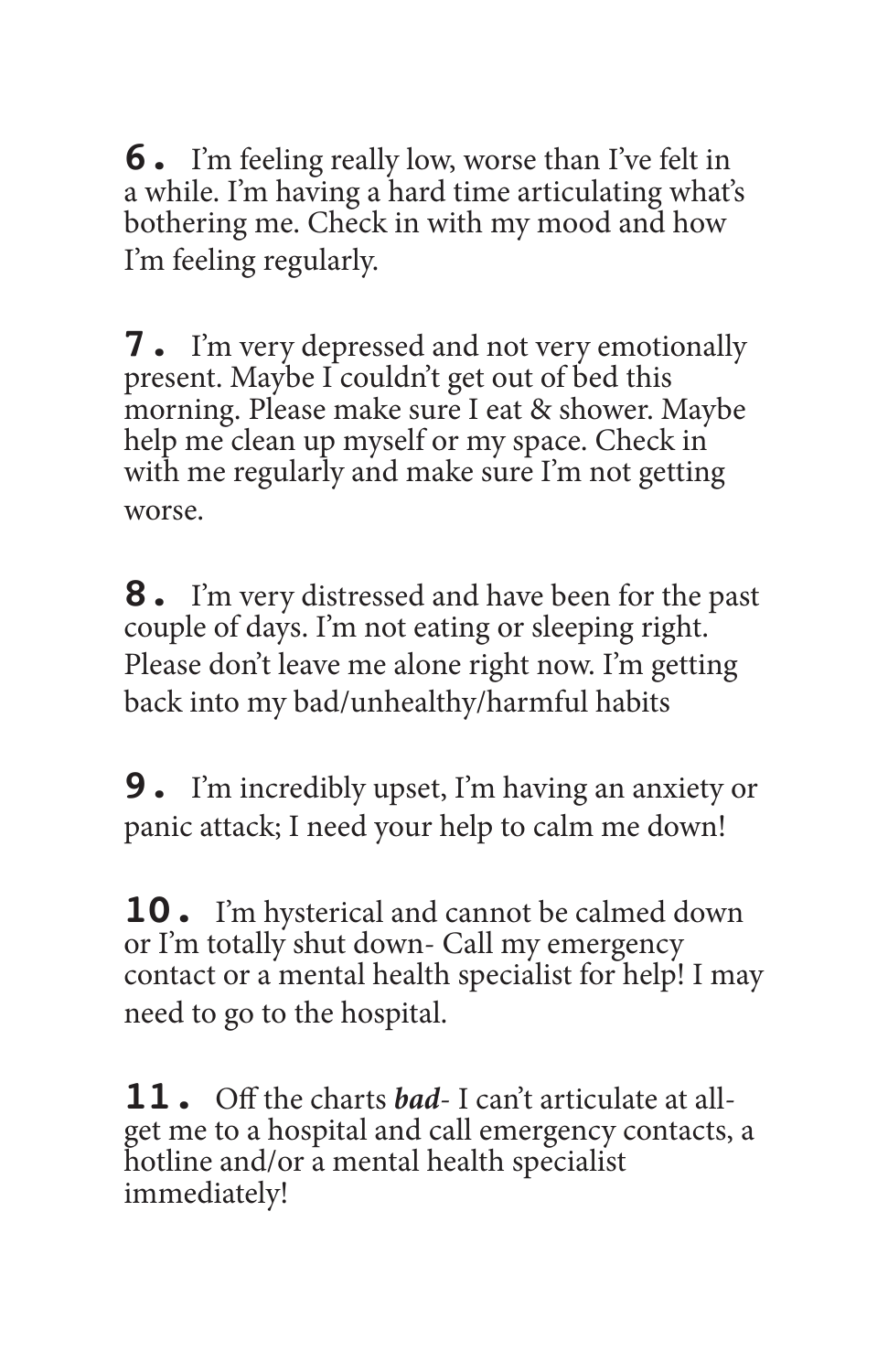## ♥ **I Love You!** ♥

## Let me explain why:

You're beautiful, smart, talented, special, unique! You're an amazing person and there's no one else like you.

You deserve to be happy! You're worth it!

I know things are hard for you right now. It's completely understandible that you feel the way you do!

Your feelings are important but they don't define you. Don't let them overshadow the big picture. Don't lose sight of who you are.

It'll get better, this feeling won't last forever \*Hugs!\*

It's ok to feel vulnerable, it's ok to cry!

It's ok to ask for help! There are lots of people who care about you, who want you to be happy and who want to help you in any way they can. Let us in!

You make *me* feel loved! You make *me* happy!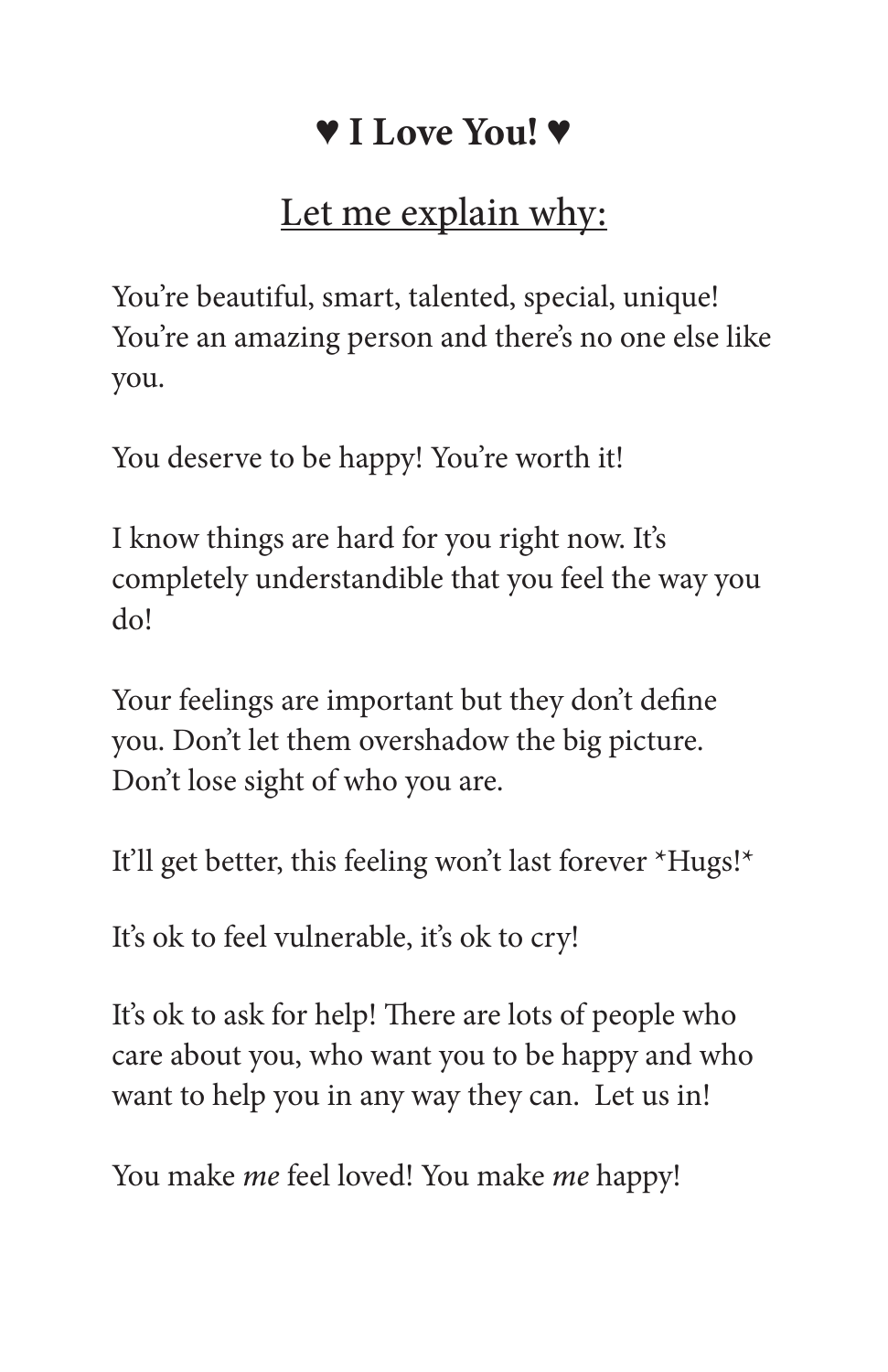You've been through so much already but look how far you've come!

You do you boo! Remember your agency, you have control of your life.

Don't take shit from anyone and fuck the haters! They're not worth your precious energy!

Focus on what *you* want, where *you* wanna be and what *you* can achieve-- both short term and long term. Give yourself goals and don't give up on them.

Your metal health is important! Practice self care- be gentle with yourself and make time for yourself.

It's not going to be easy but you're *so* strong, you *got* this! And I gotchu!

Breathe in... breathe out. One day at a time.

You're not alone ♥

You can do it! I believe in you!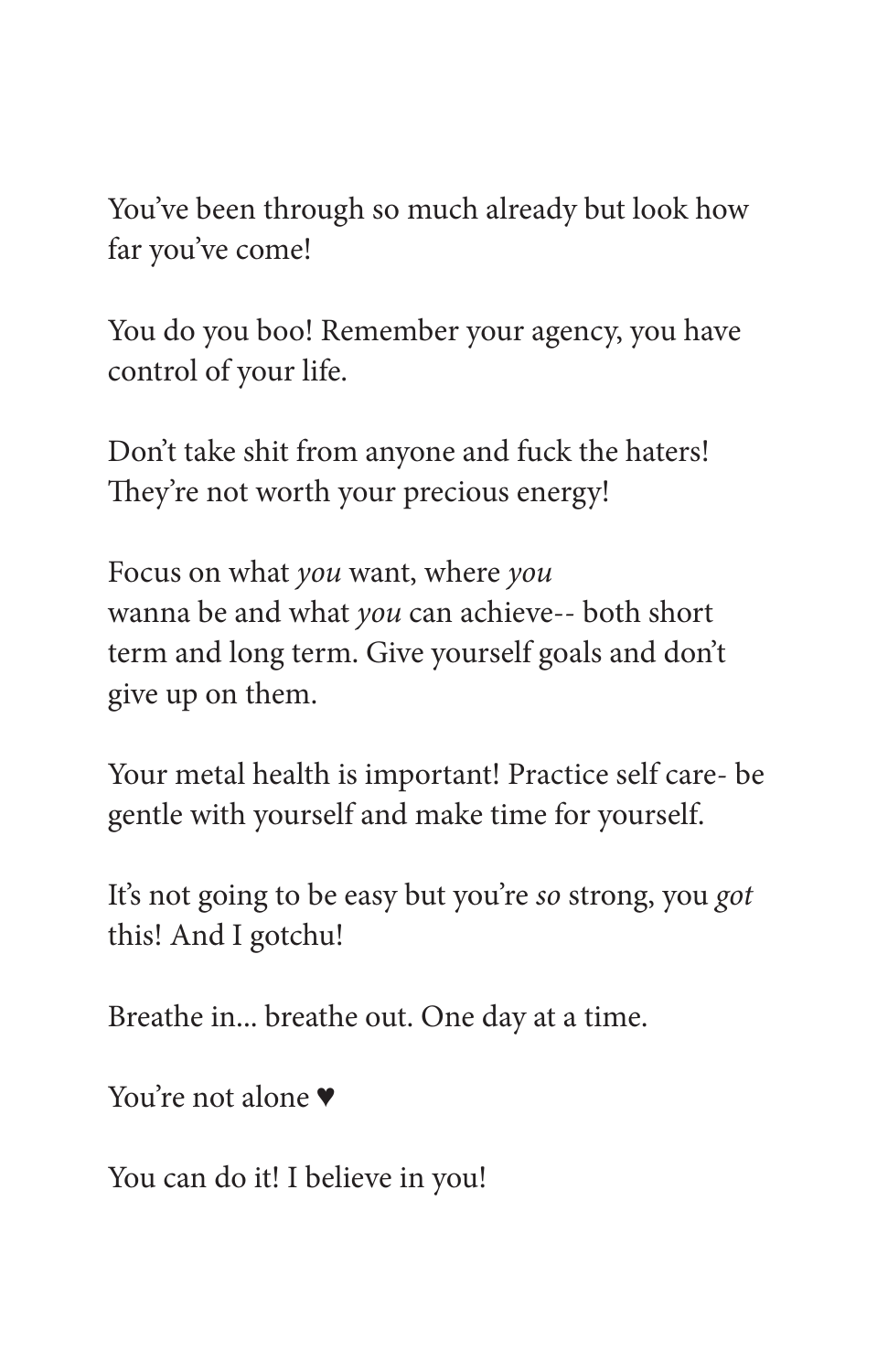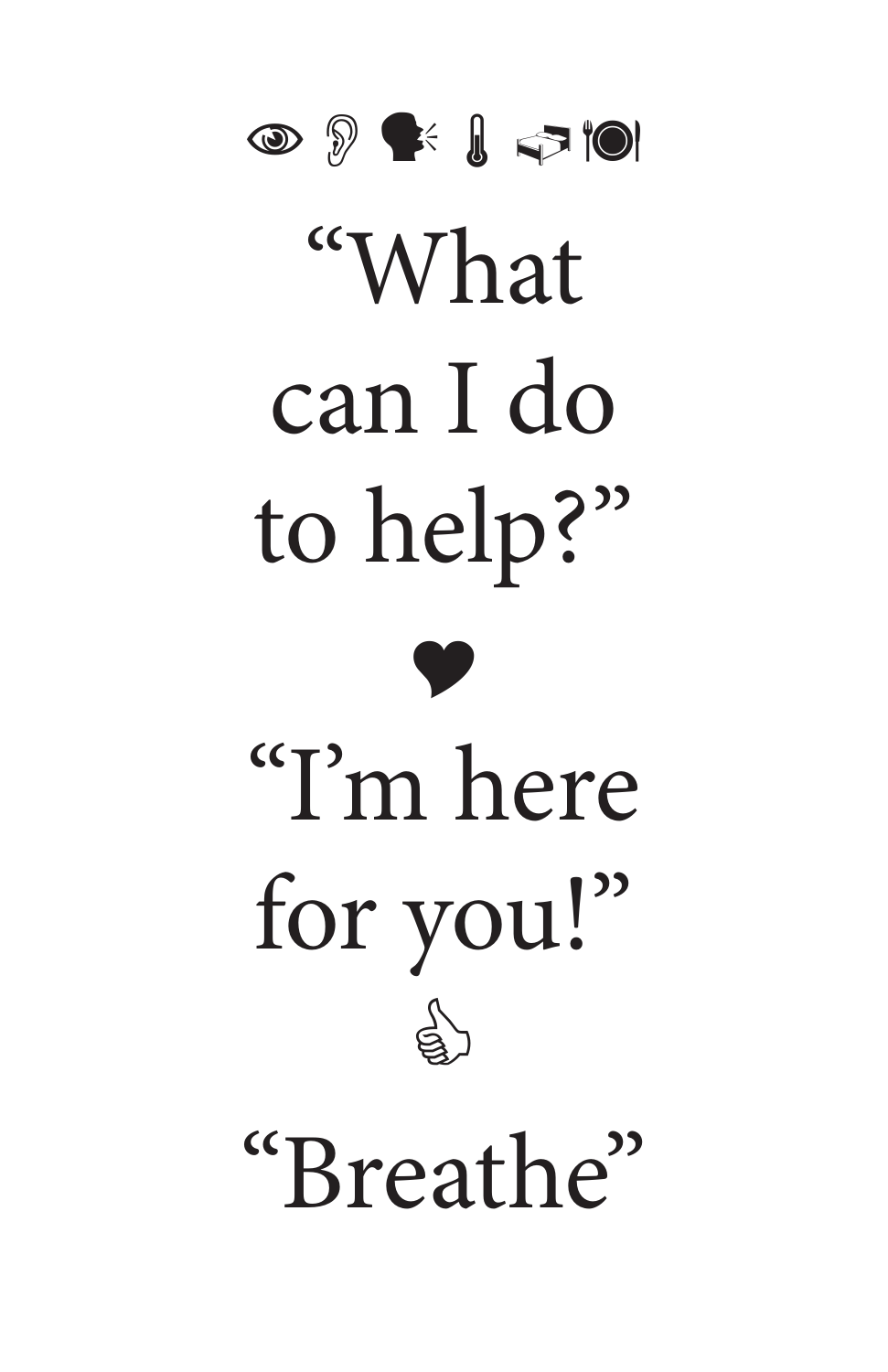Would you like to talk about what's bothering you? I can listen and I can be there with you in the moment, holding that space with you-- Giving you my undivided attention.

Do you need a hug or kisses or cuddles? Maybe a massage? Or can we just lay down and listen to our hearts beat. Do you want me to hold you while you cry, and stroke your hair or your back?

I can just sit with you silently for support. If you need more space, I can sit in another room, and you can find me when you're ready.

I can tell you how much you mean to me, and why I care about you so much. How do I love thee? Let me count the ways!

Can I get you something to drink? Some tea, hot chocolate or nice cold water? Can I make you something to eat? Some comfort food or maybe just some toast?

Do you need me to pick up anything at the pharmacy or the store for you?

Do you want to go for a walk? Let's excersize or stretch together --even if it's just at home or in bed.

Let's get cleaned up, wash your face, take a relaxing bubble bath or a hot shower. Brush those teeth and feel refreshed!

Do you want to get some food from your favorite spot? Or let's cook at home, let's make something delicious together.

Let's look at memes or our favorite kitten instagrams.

Maybe I can read to you, a favorite book or some poetry. maybe we can listen to a podcast, music or ASMR.

Let's watch something light on tv and eat junk food, lets have a fun night in.

Let's make art together, lets be creative and silly and loving towards each other.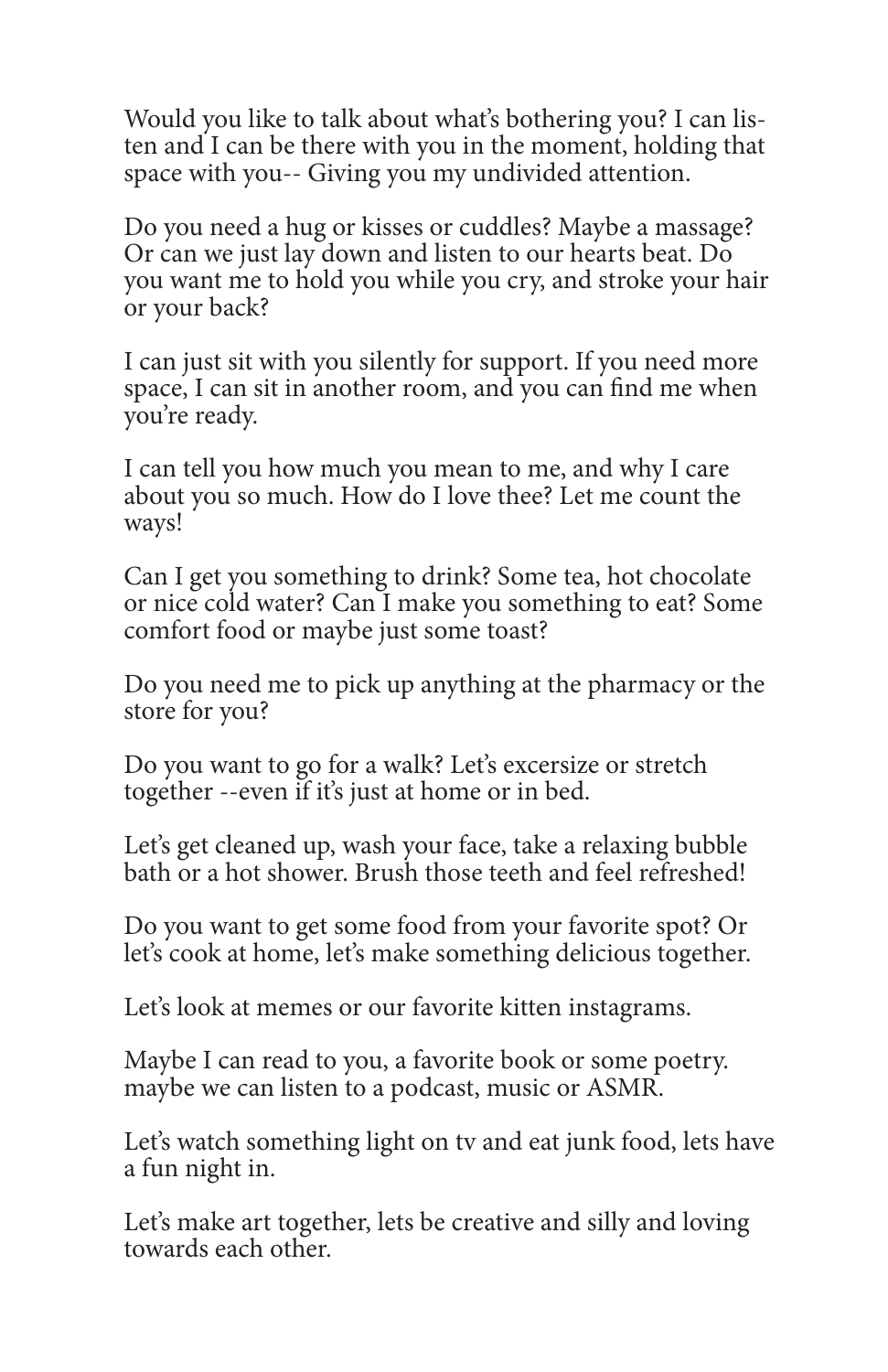### Things I wish I could say when I'm upset but I can't find the words *or* I'm too afraid to ask:

Give me your *undivided* attention, ask me what you can do to help.

Let me feel heard, let me feel loved and cared for.

Be there for me--emotionally, physically, intellectually.

Don't make me feel alone in this, don't make me feel bad about being upset.

I don't need you to *fix* anything, I just need you to be present, empathetic and *with* me.

Don't make *me* do the labor right now, sometimes I need your support too.

## **Notes:**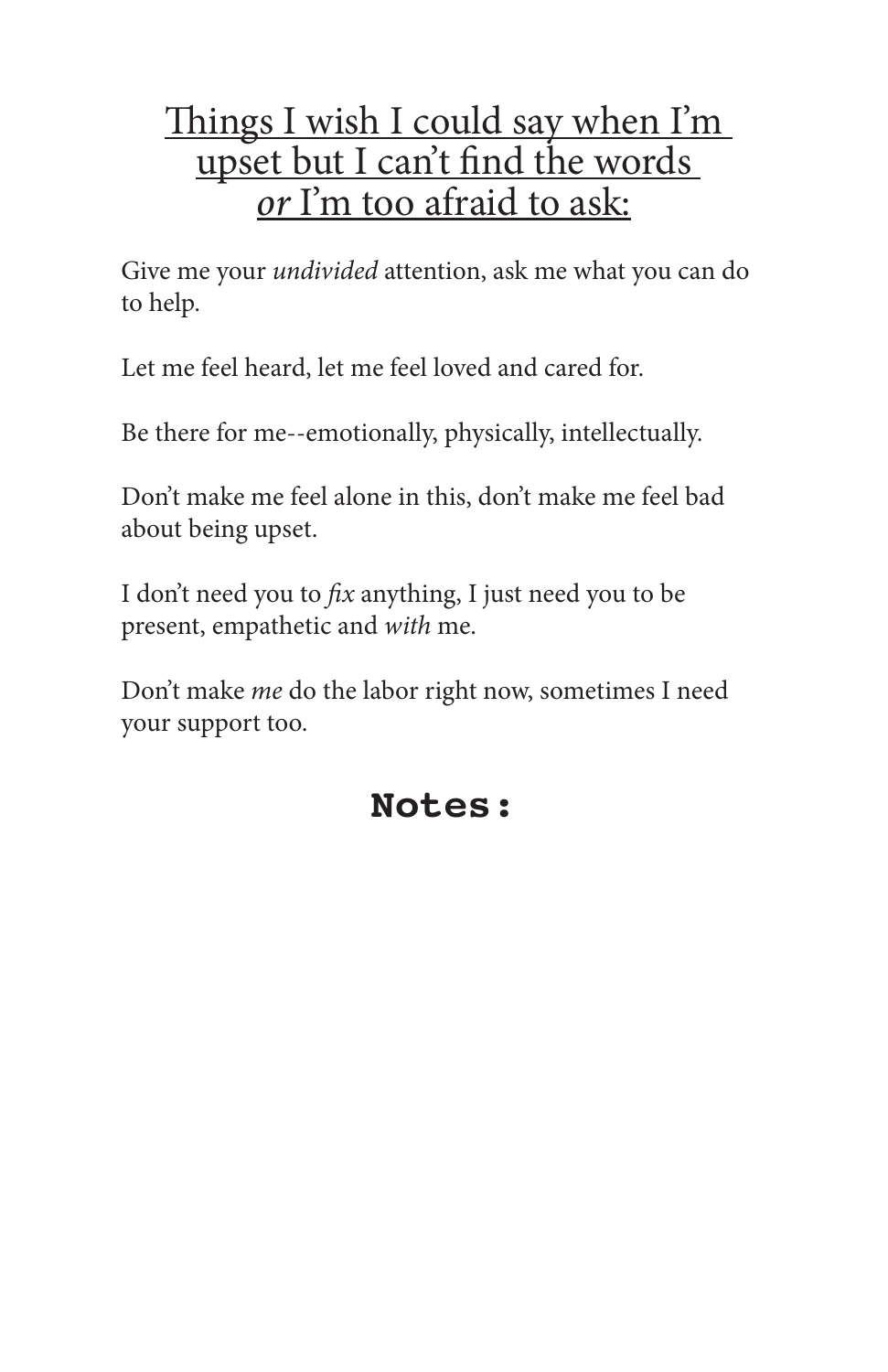### **Resources:**

**24/7/365 Crisis Hotline:** Call: (775) 784-8090 Text: "ANSWER" to 839863

#### **National Suicide Prevention Lifeline:**

1-800-273-8255 suicidepreventionlifeline.org

#### **Find a doctor/therapist/psychiatrist near you:**

www.zocdoc.com

#### **Wellness Toolbox:**

http://mentalhealthrecovery.com/info-center/wellness-toolbox/

### **Emergency Contacts for \_\_\_\_\_\_\_\_\_\_\_\_\_\_\_\_\_\_:**

Name: Phone Number: Relationship:

Name: Phone Number: Relationship:

Name: Phone Number: Relationship:

Medicine(s) I'm allergic to: